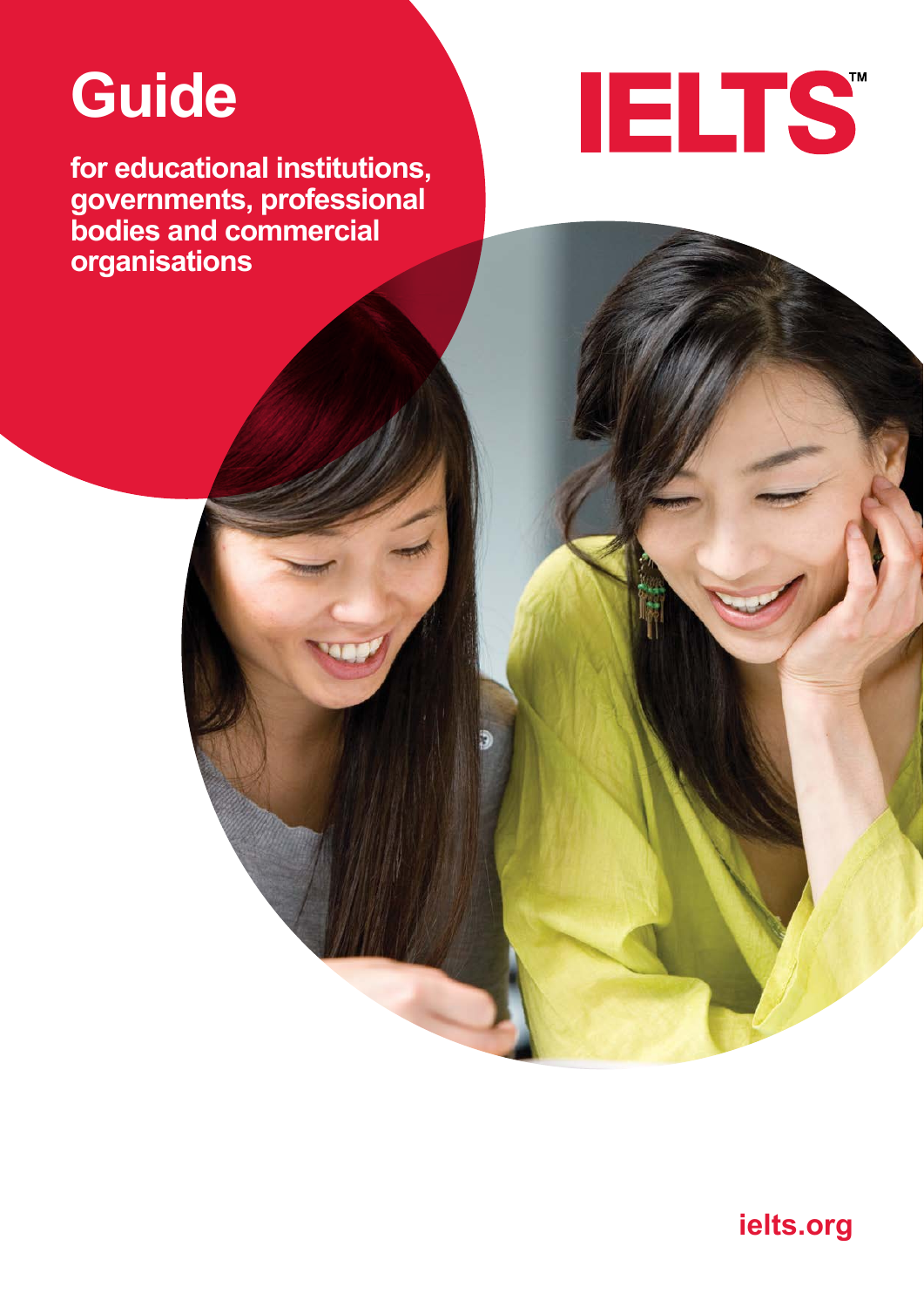## **IELTS. Ensuring quality, consistency and fairness in international language testing**

The International English Language Testing System (IELTS) is a test that measures the language proficiency of people who want to study or work in environments where English is used as a language of communication.

IELTS provides a valid and accurate assessment of the four language skills: listening, reading, writing and speaking. An easy to use 9-band scale clearly identifies proficiency level, from non-user (band score 1) through to expert (band score 9).

IELTS treats all test takers with the utmost fairness and respect by actively avoiding cultural bias and by accepting all standard varieties of native-speaker English, including North American, British, Australian and New Zealand English.

Fair and consistent delivery of the test is ensured by secure technology and the continual monitoring of examiners and test results as well as test centre management and facilities.

This high quality and secure test helps organisations like yours (whether an educational institution, government professional body or commercial organisation) identify people with the appropriate level of English language proficiency.

> **"IELTS gives us a reliable indication of entry level. Other tests are less satisfactory at providing this."**

*Lecturer in Academic English and Study Skills, Kings College London, UK* 

## **Contents**

| A choice of two tests to<br>better meet your needs           |   |
|--------------------------------------------------------------|---|
| Helping you select the right people<br>from around the world |   |
| The test you can trust                                       |   |
| Meeting your needs                                           | 6 |
| Continual research based<br>development                      | 8 |
| The four sections of IELTS                                   |   |
| The IELTS 9-band scale                                       |   |

**Each year, more IELTS tests are taken than any other high stakes English language tests.**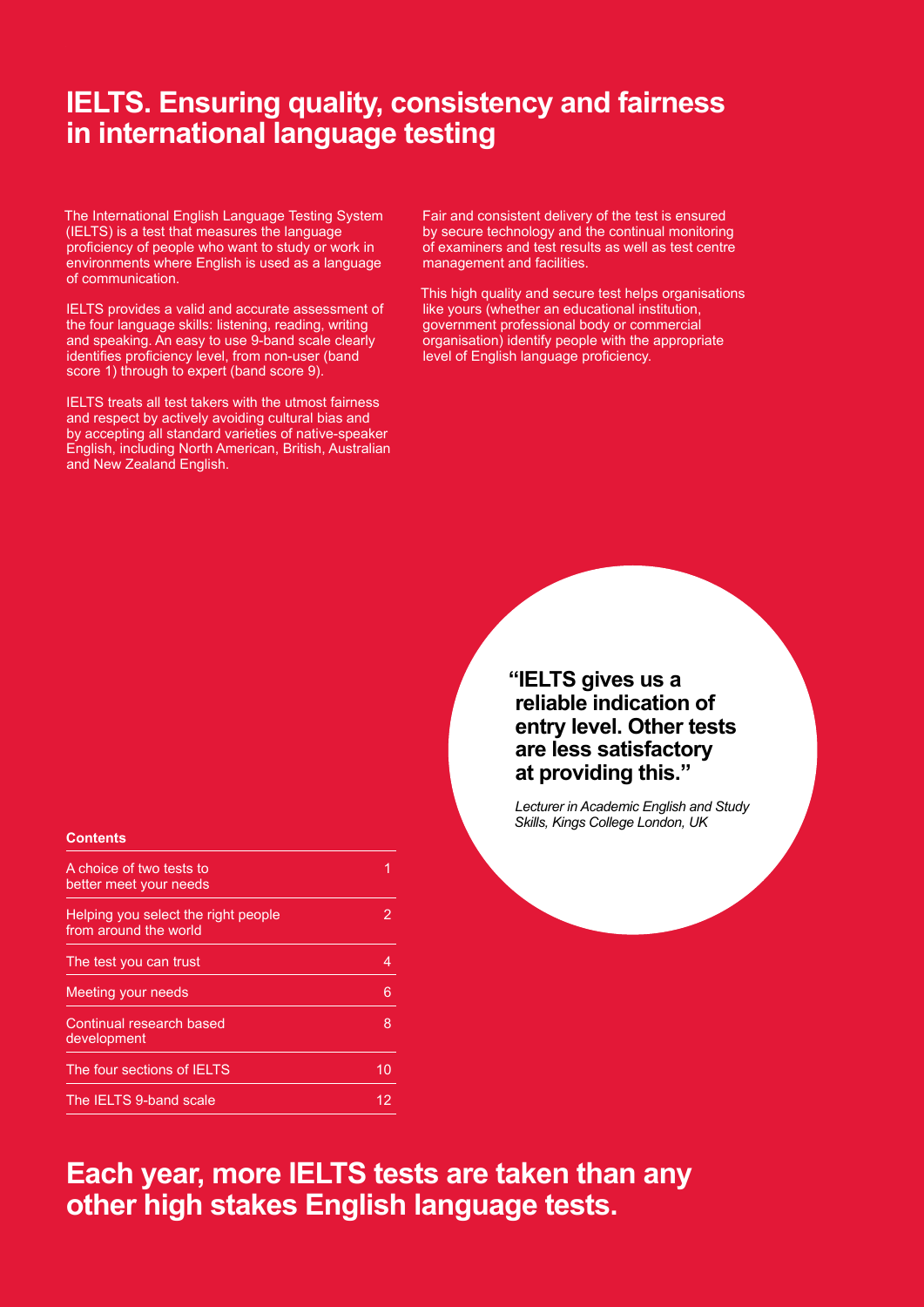## **A choice of two tests to better meet your needs**

IELTS is the four-skills test that has become the world's most popular high stakes English language proficiency test for study, work and global migration.

The format each test takes has remained consistent since 1995.

You can select the test that best suits the needs of your organisation.

Both Academic and General Training tests are graded using the same criteria. The distinction between the Academic and the General Training tests lies in the subject matter of the Reading and Writing sections.

*For a detailed breakdown of IELTS test sections, please refer to page 10.*

**IELTS Academic** measures English language proficiency needed for an academic, higher learning environment. The tasks and texts are accessible to all test takers, irrespective of the focus of each student's studies to date.



#### **Reading (60 minutes)**

- **Three long reading passages with tasks**
- **Texts range from the descriptive and**
- **factual to the discursive and analytical**
- **Includes non-verbal materials such as**
- **diagrams, graphs or illustrations**

**• Texts are authentic (e.g. taken from books, journals, magazines and newspapers)**

#### **Writing (60 minutes)**

**• Writing task of at least 150 words where the test taker must summarise, describe or explain a table, graph, chart or diagram • Short essay task of at least 250 words**

### **Speaking\* (11 to 14 minutes)**

- **Face-to-face interview**
- **Includes short questions, speaking at length about a familiar topic and a structured discussion**

## **IELTS Academic IELTS General Training**

**IELTS General Training** measures English language proficiency in a practical, everyday context. The tasks and texts reflect both workplace and social situations.



**• Includes short questions, speaking at length about a familiar topic and a structured discussion**

*\*The Listening and Speaking sections are the same for both tests.*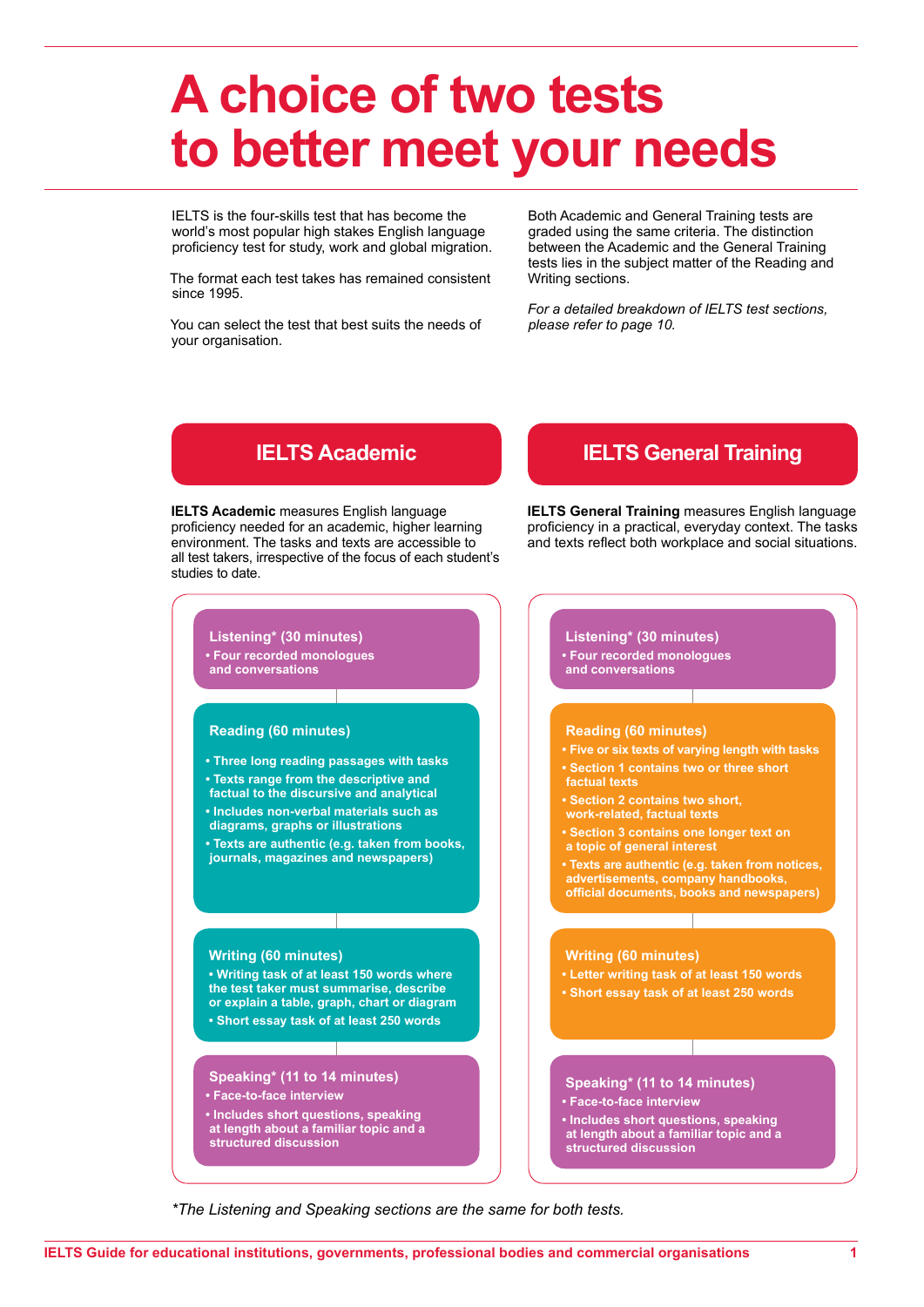## **Helping you select the right people from around the world**

Over 10,000 organisations in over 140 countries rely on IELTS to help select the right people. These organisations include:

- all universities and the vast majority of education providers in Australia, New Zealand and the UK, as well as most universities in Canada
- over 3,000 institutions in the US
- immigration authorities in Australia, Canada, New Zealand and the UK
- professional registration bodies worldwide, covering areas such as accounting, engineering, law, medicine and nursing
- a wide range of employers from sectors such as banking and finance, government, construction, energy and natural resources, aviation, health and tourism
- universities in non-English speaking countries where English is the language of instruction.

#### **Reach out to new test takers**

Let test takers know that you accept IELTS results by listing the entry requirements of your institution/organisation on the IELTS website ielts.org/recognition/signup. *See page 6 for details.*

## **The international English language test**

#### **International partners**

IELTS is owned by a global partnership of education and language experts: the British Council, IDP: IELTS Australia and Cambridge Assessment English. These organisations are dedicated to academic excellence, cultural understanding, student placement and enabling success worldwide.

#### **International consultation**

IELTS has been developed in close consultation with academics, professional bodies and immigration authorities from around the world.

#### **International content**

The IELTS approach is recognised as being fair, reliable and valid to all test takers, whatever their nationality, cultural background, gender or special needs. The test questions are developed by a network of IELTS test material writers in Australia, Canada, New Zealand, UK and US.

#### **IELTS for UK Visas and Immigration**

Find out how the IELTS result can be used for this purpose at **ielts.org/unitedkingdom.** For more information on going to or staying in the UK, visit **www.gov.uk.**

#### **International delivery and accessibility**

IELTS tests are offered up to four times a month in over 1,200 test venues in more than 140 countries. The cost of taking the test is set locally and payable in the local currency, making registration more convenient for test takers. Results are issued to test takers 13 days after the test.

IELTS test centres can send Test Report Forms directly to your organisation or institution (provided it has been nominated by the test taker), either by mail or as an electronic download.

View the worldwide list of IELTS test centres at ielts.org/testcentres

#### **International English**

IELTS accepts all standard varieties of nativespeaker English, including North American, British and Australian. The Listening section also includes a variety of native speaker accents from Australia, Canada, New Zealand, UK and US.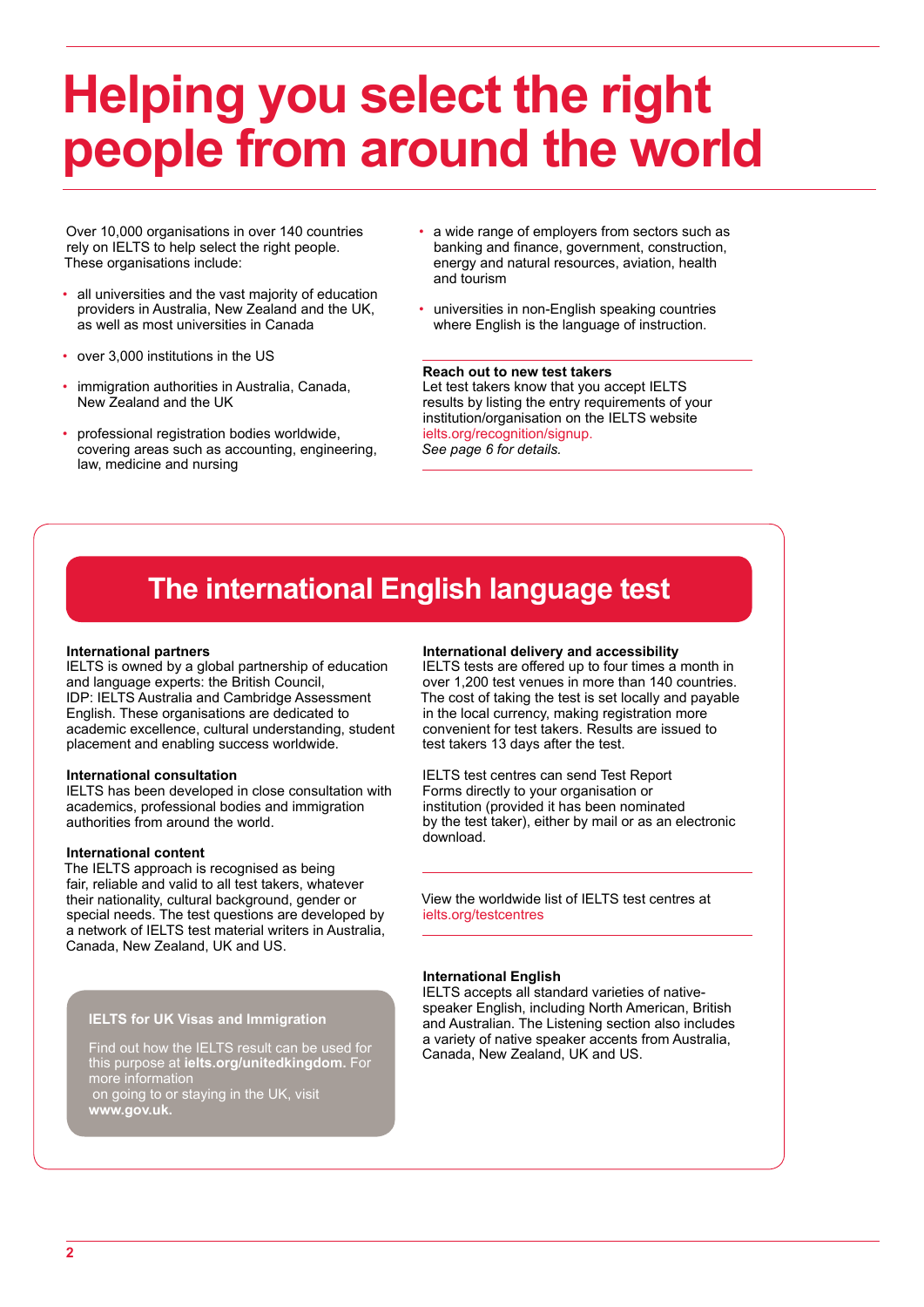**"IELTS makes the world a bigger, more open place. Learning English has transformed me into a citizen of the world."**

*Analyst at global accounting firm*

## **Relevant test content**

Over the past three decades, feedback provided by organisations and institutions which recognise IELTS has been instrumental in developing the IELTS test to better meet your needs. One such development was to introduce a choice of two IELTS tests: Academic or General Training *(See page 1).*

IELTS General Training is recognised by employers, professional bodies and immigration authorities and their feedback has influenced the content sources used. For example, section two of the Reading section of IELTS General Training was changed to focus more on a work context (e.g. applying for jobs, company policies, pay and conditions, workplace facilities, staff development).

## **Real life contexts**

The IELTS test consists of questions that are relevant to the way test takers need to use English in their studies or working lives. IELTS has always included a face-to-face Speaking section which prompts the most realistic performance from test takers. The use of the face-to-face section in a high stakes test is supported by a body of current academic research and continues to set IELTS apart from some other English language tests.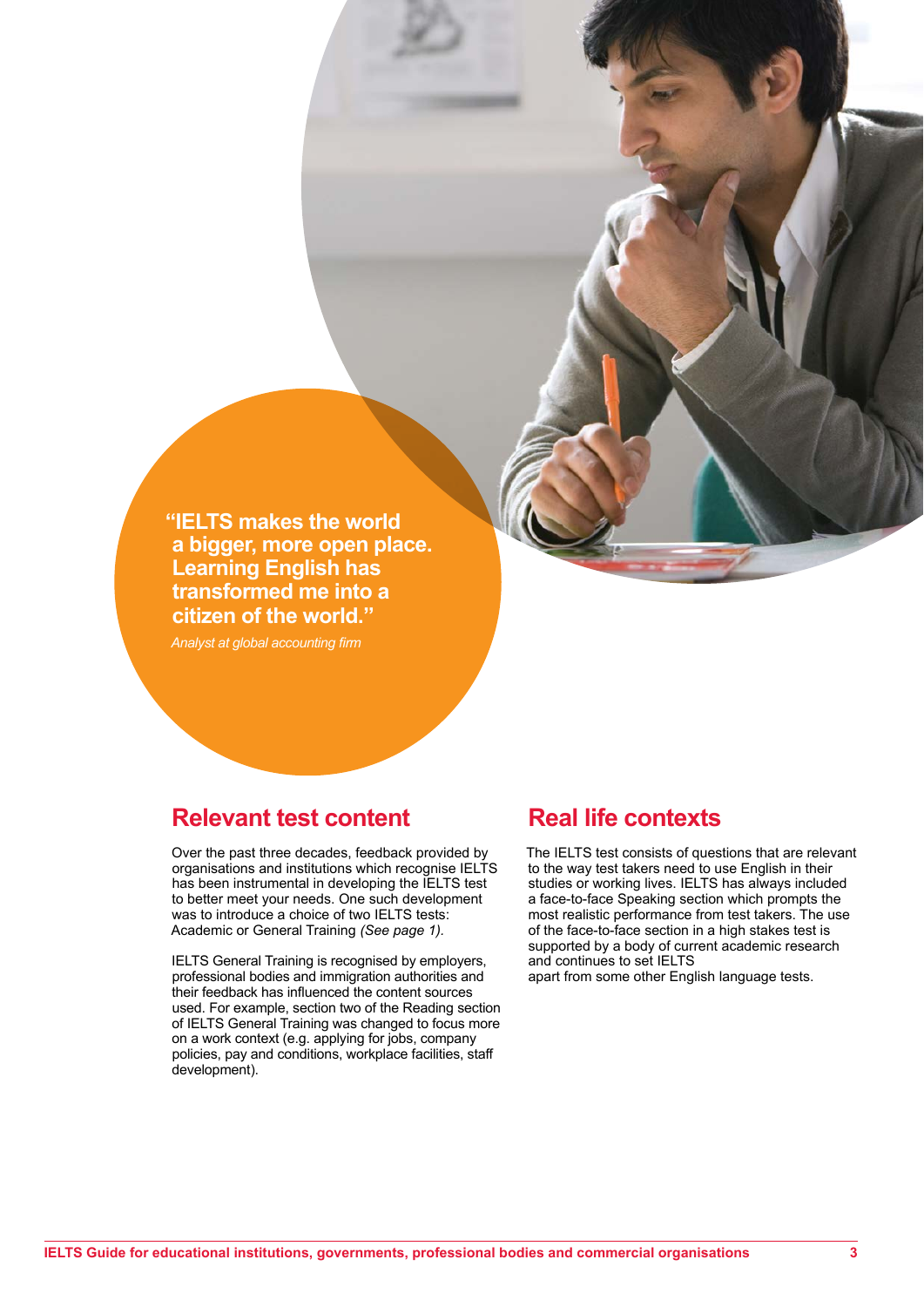# **The test you can trust**

## **Setting the standard**

First released in 1989, IELTS is a test of all four language skills. The IELTS test has established strong credentials for consistently assessing proficiency in listening, reading, writing and speaking. The effectiveness of IELTS rests on four key test qualities:

- Validity the extent to which test results can be considered a true measure of underlying ability
- Reliability the extent to which test results are both consistent and accurate, and therefore dependable
- Impact the positive effect of a test on test takers and society as a whole
- Practicality the extent to which a test is workable in terms of the resources needed.

## **Evidence based**

The ongoing development, improvement and validation of the IELTS test is supported by research encompassing applied linguistics, language pedagogy and language assessment.

*You can read more about IELTS related research initiatives on page 8.*

## **Strength in partnership**

IELTS is jointly owned by a partnership of education and language testing experts – British Council, IDP: IELTS Australia and Cambridge Assessment English. Benefitting from the shared expertise of these three global partners, the test combines the world renowned language and research expertise of Cambridge Assessment English and the international delivery, evaluation and security expertise of the British Council and IDP: IELTS Australia.

## **IELTS examiners**

All IELTS examiner applicants must have:

- an undergraduate degree or qualification(s) that can be demonstrated to be equivalent to an undergraduate degree
- a TEFL/TESOL qualification from a recognised institution
- substantial relevant teaching experience. The majority of this teaching experience must relate to adult students (16 years and over).

Applicants fulfilling the above minimum professional requirements to become an examiner undergo a comprehensive and systematic recruitment process which includes the following stages: interview, induction, training, standardisation and certification.

Examiners attend regular training sessions and are required to formally demonstrate their marking proficiency through a re-certification process. The marking performance of IELTS examiners is systematically and regularly monitored. Examiner marking standards are maintained through the IELTS Professional Support Network, a quality assurance system designed and managed by British Council and IDP: IELTS Australia.

> **"We want qualified applicants who can communicate effectively. The IELTS examination is a strong, well-constructed test that caters to this demand."**

*Graduate Program Administrator, Brigham Young University, USA*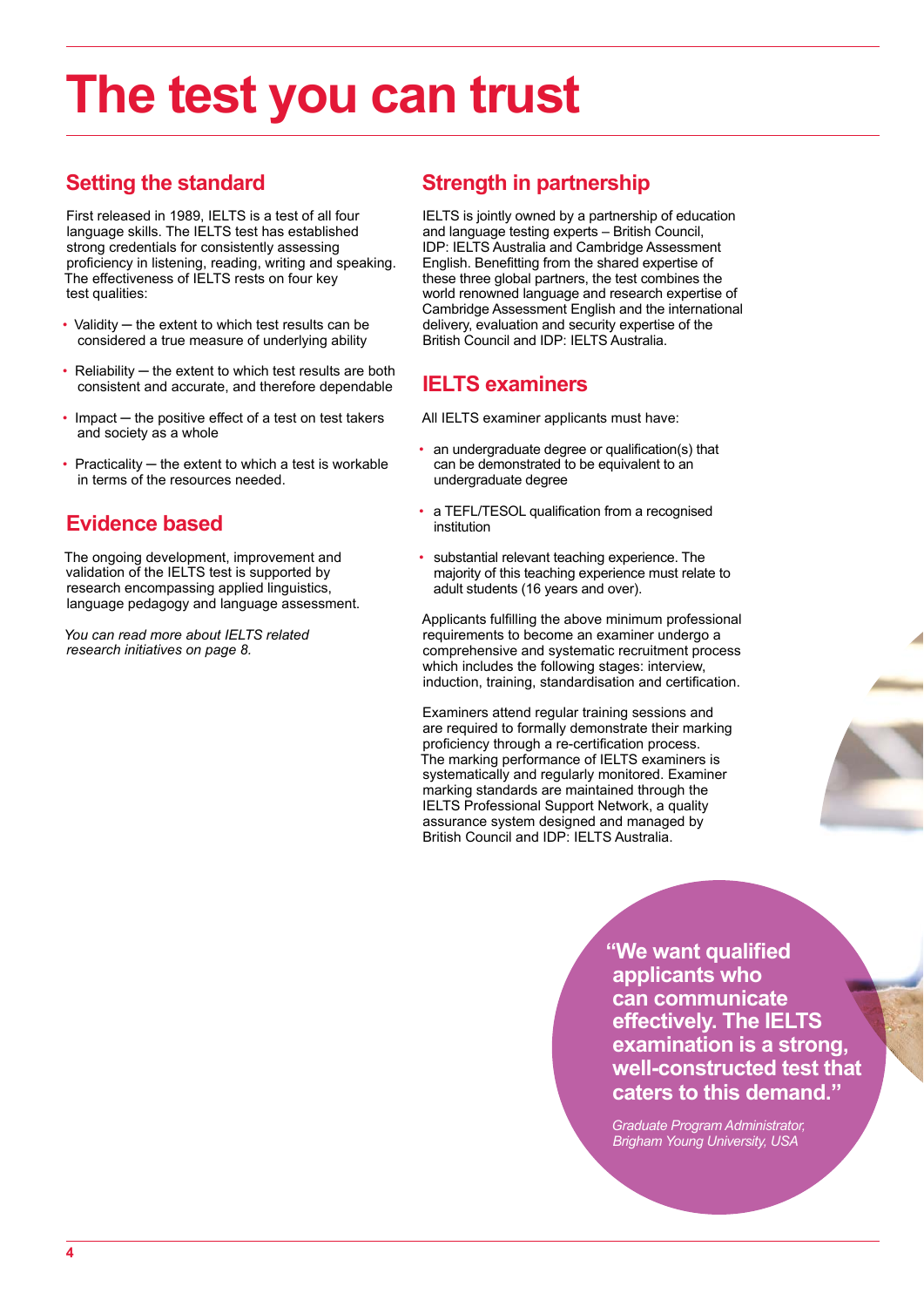## **Rigorous test development**

IELTS is developed to provide a fair, accurate and reliable assessment of English language proficiency for non-native speakers. The test development process ensures test consistency and fairness to all test takers regardless of their culture or where the test is taken.

Each IELTS test contains a unique combination of questions.

Every test is carefully constructed to ensure a consistent level of difficulty. This involves pre-testing (or trialling) each question on a culturally diverse range of language students to determine its suitability and fairness. Statistical analysis is then undertaken to ensure every question performs as designed.



## **Strict security**

IELTS is a high stakes test which leads to local and international opportunity. Therefore test integrity is of paramount importance to recognising organisations and to test takers alike. The IELTS partners are scrupulous in the management of test delivery. British Council and IDP: IELTS Australia manage the security and quality control of IELTS test centres globally, and are highly selective in the identification of prospective test centres.

Each prospective IELTS test centre must undergo a demanding selection process and agree to a stringent set of contractual conditions. IELTS test centres adhere to a detailed code of practice and strict test centre operating conditions, including a comprehensive audit programme involving onsite scheduled and/or spot audits.

#### • **Biometric systems**

Biometric systems are used to capture and record each test taker's finger scan at test registration and before entry to the test. This finger scan is checked on test day to verify test taker identity and ensure that the same person sits all four sections of the test. A high resolution photograph of each test taker is taken at the time of registering for the test. This photograph is used to verify that the person who sits the test is the person that registered.

#### • **Checking the result**

The IELTS partners strongly recommend you use the online results verification service. This allows you to check the authenticity of paper Test Report Form results. If you have any questions regarding a test result, follow the links as instructed by the verification service. *For more information about the IELTS Verification Service see page 6.*

More information relating to IELTS security protocols can be obtained by attending information sessions and face-to-face meetings organised by the IELTS partners for recognising organisations. If you have any questions, or would like to find out about information sessions in your region, please contact the stakeholder relations teams at the British Council and IDP: IFI TS Australia.

\_\_\_\_\_\_\_\_\_\_\_\_\_\_\_\_\_\_\_\_\_\_\_\_\_\_\_\_\_\_\_\_\_\_\_\_\_\_\_\_\_\_

*Contact details are listed on the outside back cover.*

\_\_\_\_\_\_\_\_\_\_\_\_\_\_\_\_\_\_\_\_\_\_\_\_\_\_\_\_\_\_\_\_\_\_\_\_\_\_\_\_\_\_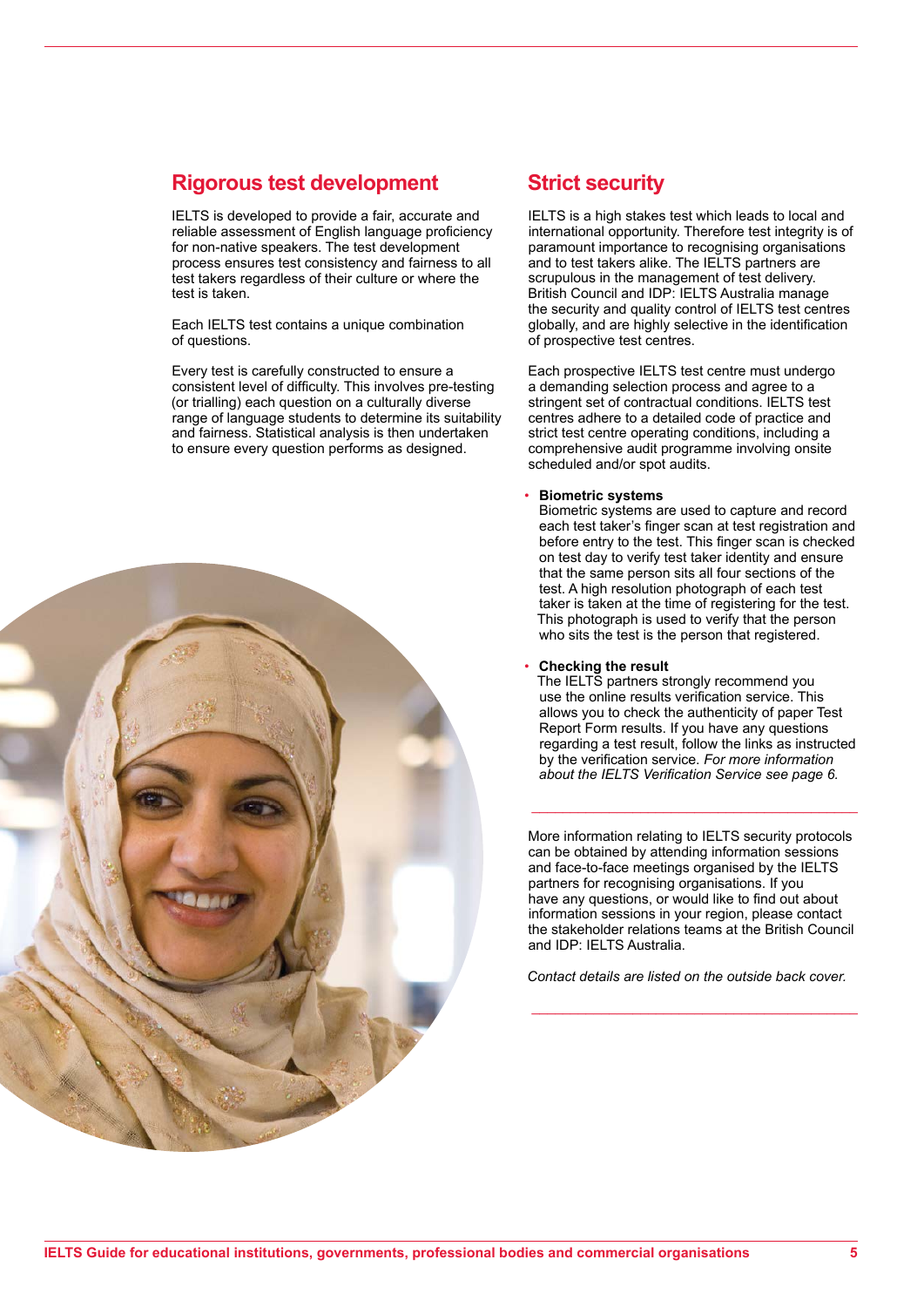# **Meeting your needs**

## **Dedicated team**

British Council, IDP: IELTS Australia, and IELTS USA have stakeholder relations teams ready to respond to questions and provide further information. The IELTS partners also deliver regular information sessions and newsletters to keep you up-to-date with the latest IELTS developments.

To keep updated with information sessions or to receive the newsletter please complete the online enquiry form via ielts.org/contact

## **Reach out to more test takers with IELTS**

In the last 12 months, ielts.org received more than ten million unique visitors from more than 200 countries. Benefit from this interest by listing your organisation or institution at ielts.org/recognition. This online database lists the thousands of organisations around the world which accept IELTS results.

Displaying your organisation's URL and minimum band score requirements on ielts.org/recognition will increase your reach to millions of existing and potential test takers. This system also makes it easy for you to compare your band score requirements with those of other organisations around the world.

#### **Registering your organisation is easy and free at ielts.org/recognition/signup**

To register you will simply need to provide the following information via the online registration form:

- contact details for your organisation
- minimum IELTS band scores required for entry to your organisation
- a relevant URL for your organisation (e.g. admissions page, international student page).

### **Have your IELTS minimum entry requirements changed?**

If so, update your organisation's listing on the IELTS website by completing the 'IELTS Recognition Form' which can be downloaded at ielts.org/recognition

## **Setting IELTS band score requirements for your organisation**

IELTS test scores are just one element of your assessment of a test taker's suitability to join your institution or organisation. The level of English needed to perform effectively in study, work or training varies from one situation to another. Each individual organisation can therefore set its own minimum IELTS score, depending on its own specific requirements.

*For more band score setting advice, see page 13.*

## **IELTS Scores Guide**

This Scores Guide includes examples of test takers' writing specimens and filmed footage of test takers' speaking performances at different band score levels. The Scores Guide can be ordered via ielts.org

## **Verify IELTS results online**

The IELTS Verification Service is a free, secure online service which lets you:

- quickly verify that an applicant is presenting a genuine Test Report Form by checking that the results you receive match the results held on the IELTS database
- conveniently download electronic Test Report Forms in batches.

**Please note:** The IELTS partners recommend that a Test Report Form which is more than two years old should only be accepted if it is accompanied by proof that a test taker has actively maintained or tried to improve their English.

#### **Gain access to the IELTS Verification Service at ielts.org/verify**

Once your organisation is listed on ielts.org/recognition, you can request access to the IELTS Verification Service by downloading and completing the Administrator Application Form at ielts.org/verify



For further information please refer to the *IELTS Verification Service* brochure, available at ielts.org/institutions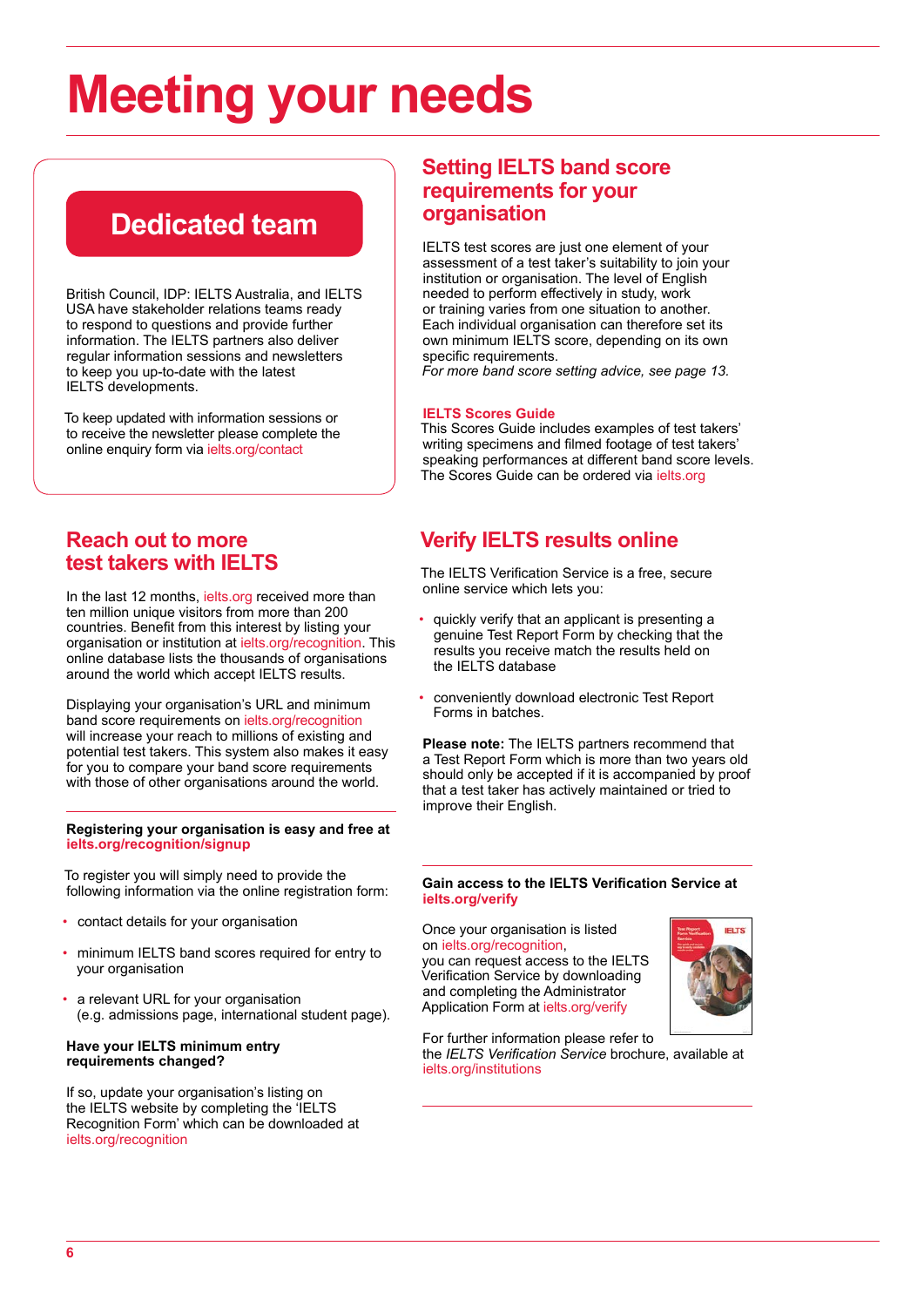**"To avoid the risk of accepting fraudulent documents, we use the IELTS Verification service"**

*International Section Manager and Registered Nurse, Australian Nursing and Midwifery Council, Australia*

## **Support materials**

A range of support tools for organisations can be found at ielts.org/institutions including:

- *Ensuring Quality and Fairness in international English language testing*
- *• IELTS Guide for Teachers*
- *• IELTS Guide for Agents*
- *IELTS Results Verification Service* application form and brochure
- Analysis of test data and test taker performance at ielts.org/data

## **Support for test takers and teachers**

The IELTS partners publish a wealth of support material for test takers and teachers.

The *Official Practice Materials* books (two volumes available) can be purchased at IELTS Test Centres or ordered from ielts.org

The *Information for Candidate*s booklet and sample test materials can be accessed, free of charge, from ielts.org.

## **Research**

IELTS related research can be found at ielts.org/research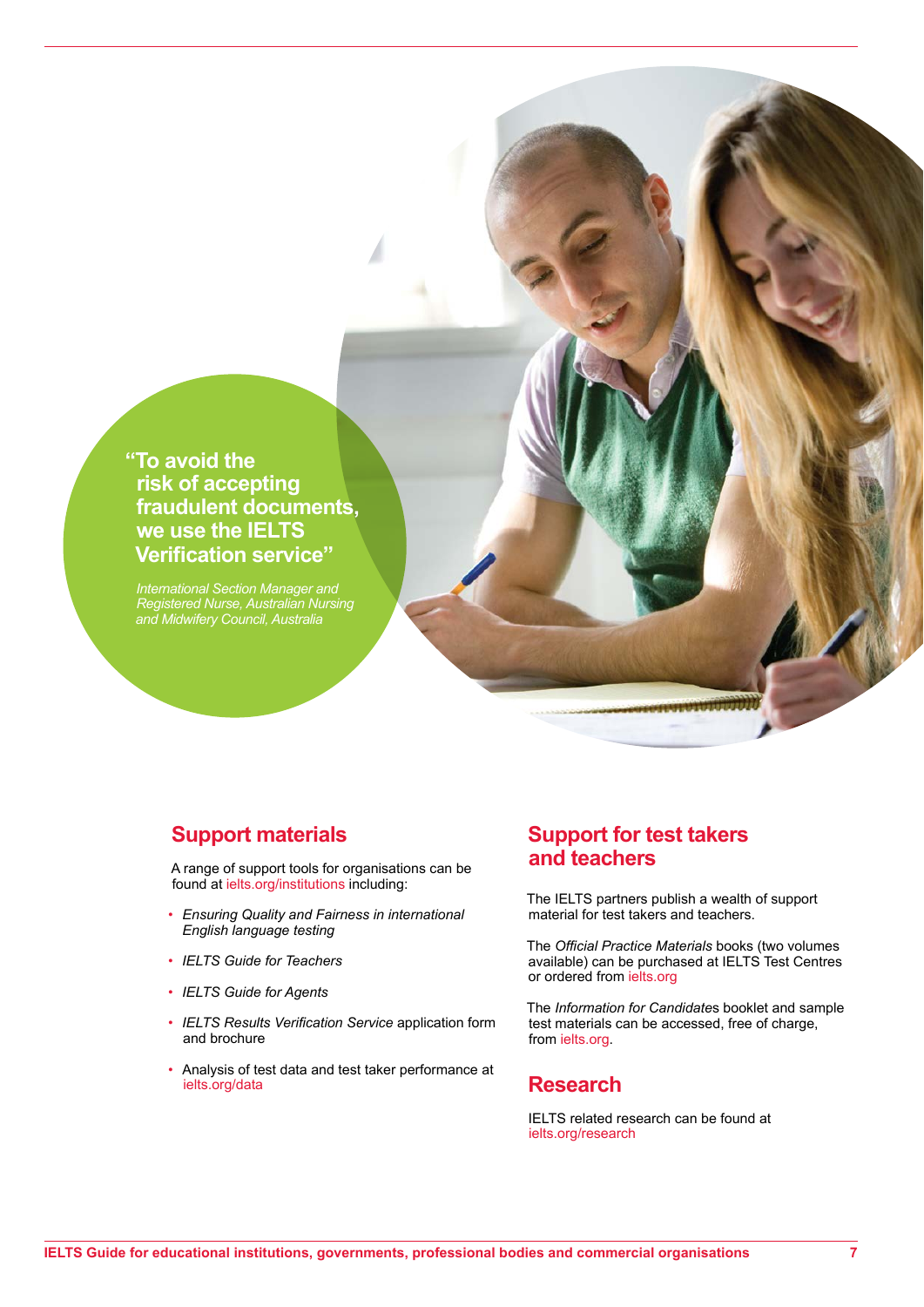## **Continual research based development**

The IELTS partners have a longstanding commitment to remain at the forefront of developments in English language testing.

The steady evolution of IELTS is in parallel with advances in applied linguistics, language pedagogy, language assessment and technology. This ensures the ongoing validity, reliability, positive impact and practicality of the test. Adherence to these four qualities is supported by two streams of research.

## **Internal research**

Cambridge Assessment English has been creating English examinations for speakers of other languages since 1913 and has unrivalled experience in the field. Internal research activities are managed by the Research unit at Cambridge Assessment English.

The Research and Validation unit brings together specialists in testing and assessment, statistical analysis and item‑banking, applied linguistics, corpus linguistics, and language learning/pedagogy, and provides rigorous quality assurance for the IELTS test at every stage of development.

Through publications and presentations in the public domain the division makes a valuable contribution to the wider field of language assessment more generally. In particular, *Studies in Language Testing* is a series of academic volumes edited by Dr Nick Saville (Director of Research and Thought Leadership at Cambridge Assessment English) and Prof Cyril J Weir of the University of Bedfordshire.

It is published jointly by Cambridge Assessment English and Cambridge University Press (CUP). The series addresses a wide range of important issues and new developments in language testing and assessment and is an indispensable resource for test users, developers and researchers. There are currently over 40 titles available; a number of these deal specifically with IELTS.

## *Studies in Language Testing.*  **Volumes include:**

| Volume 34: | <b>IELTS Collected Papers 2:</b><br>Research in reading and<br>listening assessment           |
|------------|-----------------------------------------------------------------------------------------------|
| Volume 25: | IELTS Washback in Context:<br>Preparation for academic<br>writing in higher education         |
| Volume 24: | Impact Theory and Practice:<br>Studies of the IELTS test and<br>Progetto Lingue 2000          |
| Volume 23: | Assessing Academic English:<br>Testing English proficiency,<br>1950-1989 - the IELTS solution |
| Volume 19: | <b>IELTS Collected Papers:</b><br>Research in speaking and<br>writing assessment              |
| Volume 4:  | The Development of IELTS:<br>$\overline{a}$ , and the second contract of $\overline{a}$       |





## **Research Notes**

*Research Notes* is a quarterly publication that reports from Cambridge Assessment English research, test development and validation activities. You can download issues at www.cambridgeenglish.org/researchnotes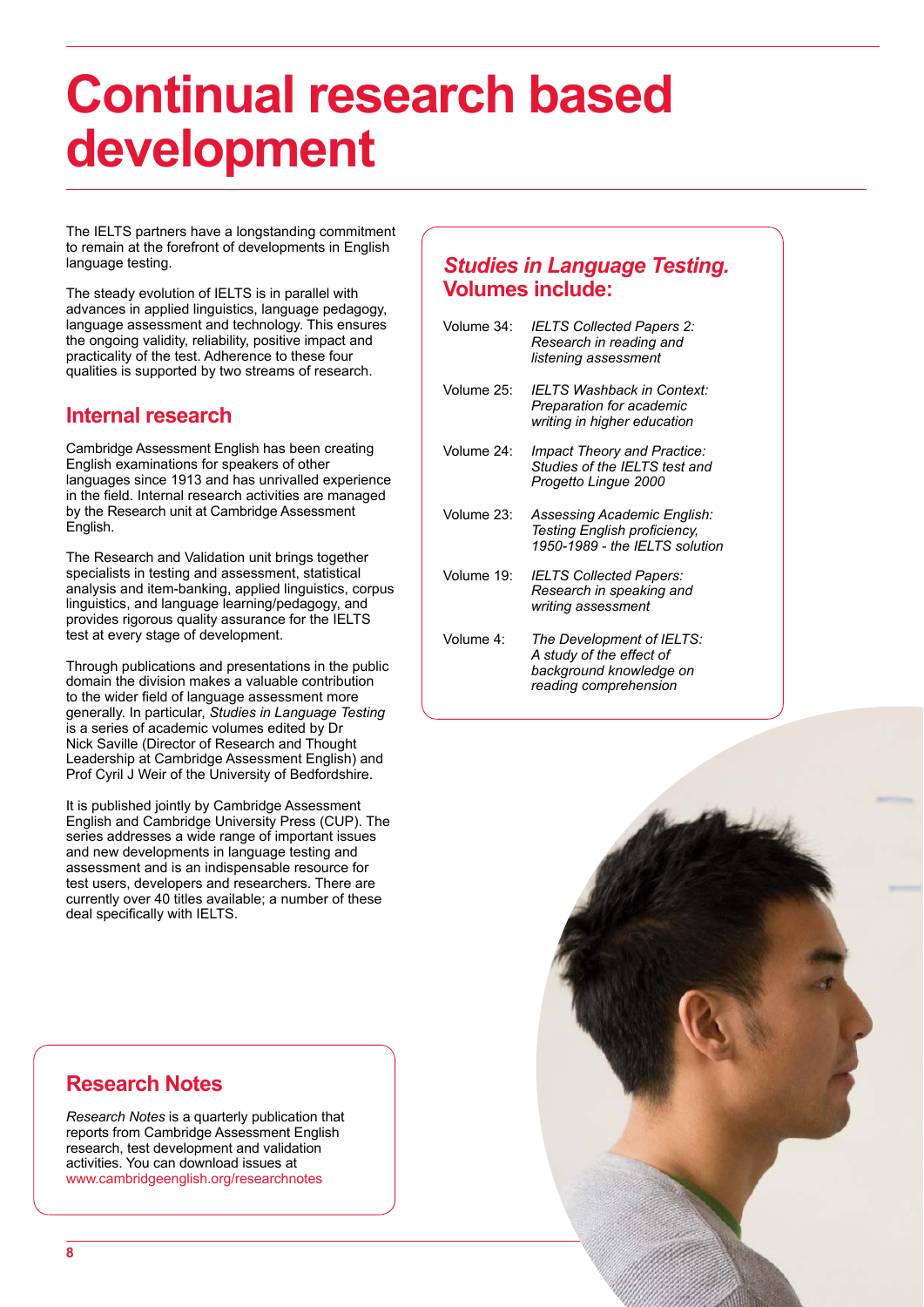## **External research**

An external IELTS research scheme, funded by the British Council and IDP:IELTS Australia, ensures an ongoing relationship with the broader linguistics and language testing community and demonstrates the partners' commitment to continuous improvement of the test.

Since 1995, over 100 external studies by over 140 unique researchers from a wide cross-section of countries have attracted funding under this jointly-funded scheme.

Such research has become a key section in securing external validation of IELTS.

## **IELTS Research Reports**

Below is a sample of the articles which have been published in *IELTS Research Reports*. The majority of IELTS-funded research is published in the *IELTS Research Reports* which can be accessed from ielts.org/research

| <b>Title</b>                                                                                                                                                               | <b>Author/Organisation</b>                                                                                                                                                | <b>Volume and date</b><br>of publication |
|----------------------------------------------------------------------------------------------------------------------------------------------------------------------------|---------------------------------------------------------------------------------------------------------------------------------------------------------------------------|------------------------------------------|
| Stakeholder perceptions of IELTS as<br>a gateway to the professional workplace:<br>The case of employers of overseas<br>trained teachers                                   | Jill C Murray, Judie L Cross<br>and Ken Cruickshank                                                                                                                       | Online Series 1, 2014                    |
| The quest for IELTS Band 7.0:<br>Investigating English language proficiency<br>development of international students at<br>an Australian university                        | Elizabeth Craven<br>University of Technology, Sydney                                                                                                                      | Volume 13, 2012                          |
| A case study evaluation of the English<br>language progress of Chinese students on<br>two UK postgraduate engineering courses                                              | Gaynor Lloyd-Jones and<br>Chris Binch Cranfield University                                                                                                                | Volume 13, 2012                          |
| Investigating IELTS exit score gains in<br>higher education                                                                                                                | Kieran O'Loughlin, Sophie<br>Arkoudis, The University of<br>Melbourne, Australia                                                                                          | Volume 10, 2009                          |
| Investigating stakeholders' perceptions of<br>IELTS as an entry requirement for higher<br>education in the UK                                                              | David Hyatt, Greg Brooks,<br>The University of Sheffield, UK                                                                                                              | Volume 10, 2009                          |
| Determination of appropriate IELTS band<br>score for admission into a program at a<br>Canadian post-secondary polytechnic<br>institution                                   | Katherine Golder, British Columbia<br>Institute of Technology, Kenneth<br>Reeder, University of British<br>Columbia and Sarah Fleming,<br>Simon Fraser University, Canada | Volume 10, 2009                          |
| Achieving English proficiency for<br>professional registration: The experience of<br>overseas-qualified health professionals in<br>the New Zealand context                 | John Read and Rosemary Wette,<br>The University of Auckland, New<br>Zealand                                                                                               | Volume 10, 2009                          |
| An impact study into the use of IELTS as an<br>entry criterion for professional associations<br>in Australia, New Zealand and the USA                                      | Glenys Merrifield, GBM &<br>Associates, Australia                                                                                                                         | Volume 8, 2008                           |
| IELTS as a predictor of academic language<br>performance, Part 1                                                                                                           | David Ingram, Amanda Bayliss;<br>University of Melbourne, Australia                                                                                                       | Volume 7, 2007                           |
| Exploring difficulty in Speaking tasks:<br>An intra-task perspective                                                                                                       | Barry O'Sullivan, Roehampton<br>University, UK; Cyril Weir,<br>The University of Bedfordshire,<br>UK; Tomoko Horai, Roehampton<br>University, UK                          | Volume 6, 2006                           |
| An impact study of two IELTS user groups:<br>test takers who sit the test for immigration<br>purposes and test takers who sit the test<br>for secondary education purposes | Brent Merrylees, LTC Language<br>and Testing Consultants Pty Ltd                                                                                                          | Volume 4, 2003                           |

WB

**IELTS Guide for educational institutions, governments, professional bodies and commercial organisations 9**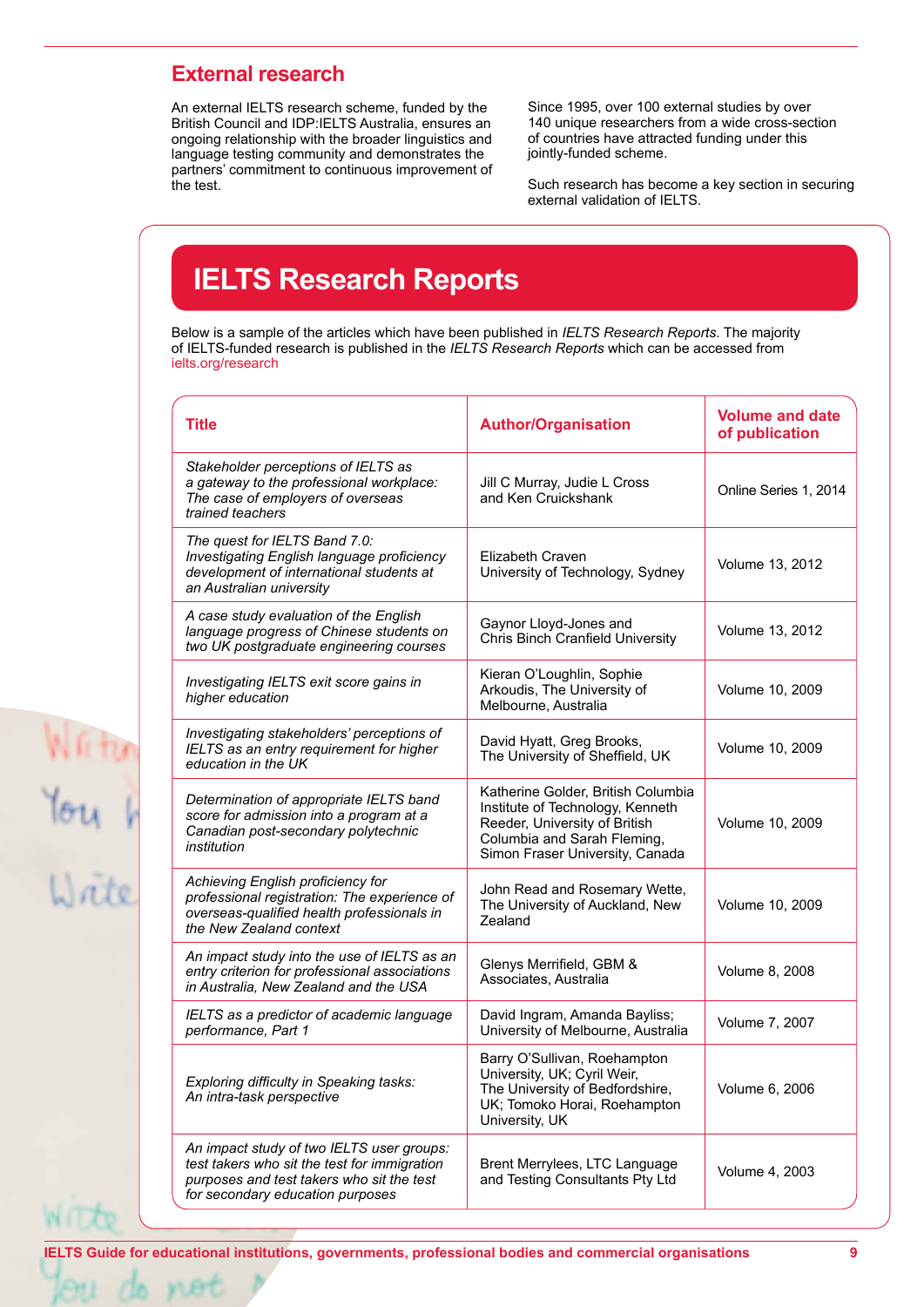# **The four sections of IELTS**

## **Listening**

## Duration: 30 minutes plus 10 minutes to transfer answers to the answer sheet Format: There are 40 questions

Test takers listen to four recorded texts, monologues and conversations by a range of native speakers, and write their answers to a series of questions.

These include questions which test the ability to understand main ideas and detailed factual information, ability to understand the opinions and attitudes of speakers, ability to understand the purpose of an utterance and ability to follow the development of ideas.

A variety of voices and native-speaker accents is used and each section is heard only once.

### **Section 1**

A conversation between two people set in an everyday social context, e.g. a conversation in an accommodation agency.

#### **Section 2**

A monologue set in an everyday social context, e.g. a speech about local facilities.

#### **Section 3**

A conversation between up to four people set in an educational or training context, e.g. a university tutor and a student discussing an assignment.

#### **Section 4**

A monologue on an academic subject, e.g. a university lecture.

## **Reading**  Duration: 60 minutes Format: There are 40 questions

A variety of question types are used in order to test a wide range of reading skills. These include reading for gist, reading for main ideas, reading for detail, skimming, understanding logical argument, understanding inferences and implied meaning, and recognising writers' opinions, attitudes and purpose.

The Academic and General Training Reading tests both contain three sections. Test takers are required to read a number of texts, with a total length of 2,150 to 2,750 words.

The General Training Reading test differs from the Academic Reading test in the choice of texts (topic, genre, length, number, etc).

### **IELTS Academic**

The Academic Reading test contains three long texts. The texts are authentic and are taken from books, journals, magazines and newspapers. They have been written for a non-specialist audience and are on academic topics of general interest. Texts are appropriate to, and accessible to, test takers entering undergraduate or postgraduate courses or seeking professional registration. Texts range from the descriptive and factual to the discursive and analytical. Texts may contain non-verbal materials such as diagrams, graphs or illustrations. If texts contain technical terms, then a simple glossary is provided.

### **IELTS General Training**

Texts are taken from notices, advertisements, official documents, booklets, newspapers, instruction manuals, leaflets, timetables, books and magazines, anuals, leaflets, timetables, books and magazines. These are materials test takers are likely to encounter on a daily basis in an English speaking environment.

**"IELTS provides a reliable and internationally accessible means for doctors coming from overseas to demonstrate their language proficiency before they start work."**

*Director of Registration and Education, General Medical Council, UK*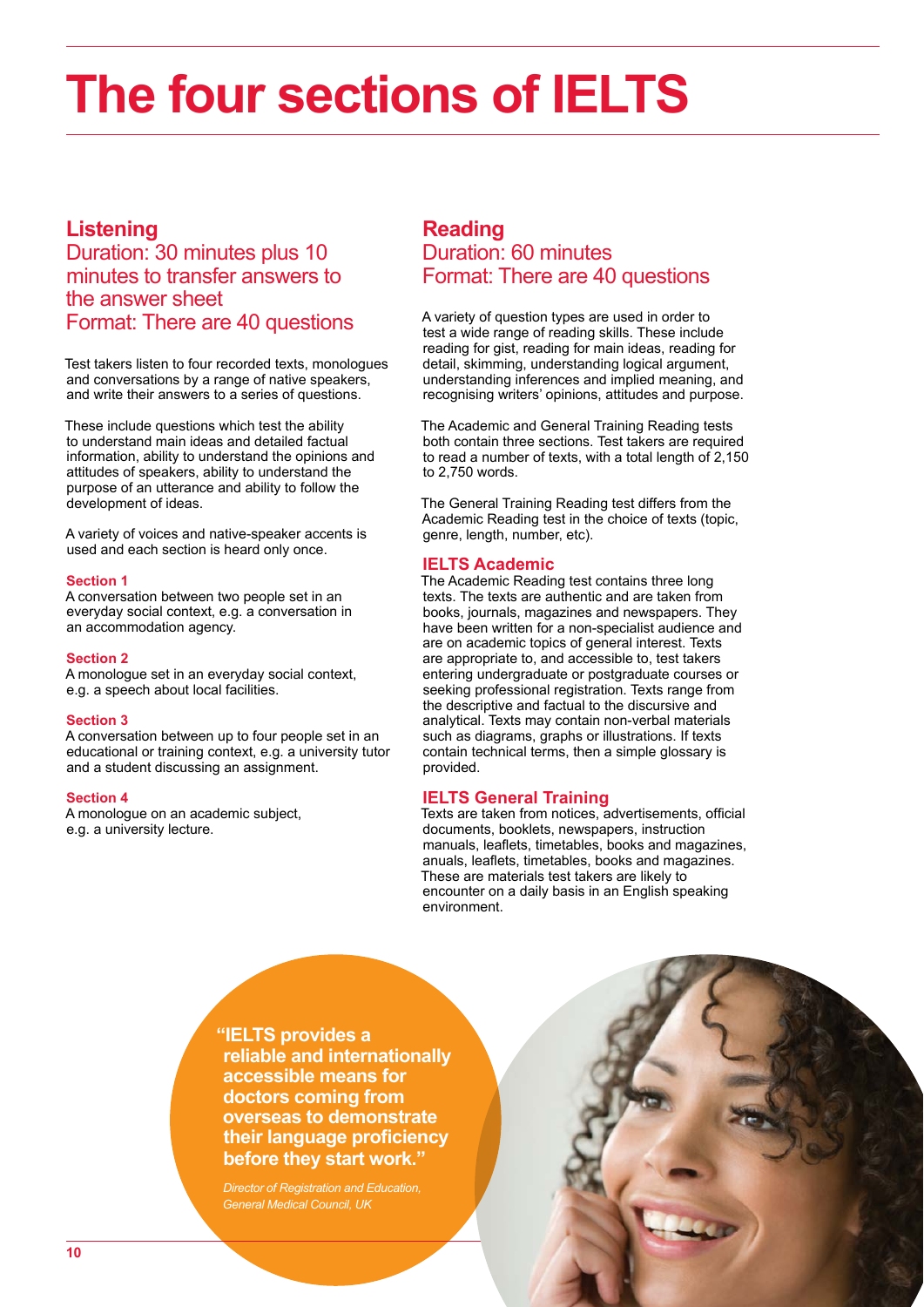## **Writing**

Duration: 60 minutes Format: There are two tasks – to write 150 words and to write 250 words

## **IELTS Academic**

The Writing section of IELTS Academic includes two tasks. Topics are of general interest and suitable for test takers entering undergraduate or postgraduate studies or seeking professional registration.

### **Task 1**

Test takers are presented with a graph, table, chart or diagram and are asked to describe, summarize or explain the information in their own words. They may be asked to describe and explain data, describe the stages of a process, how something works or describe an object or event.

#### **Task 2**

Test takers are asked to write an essay in response to a point of view, argument or problem. Responses to both tasks must be written in an academic or semi-formal/neutral style.

## **IELTS General Training**

The Writing section of IELTS General Training includes two tasks which are based on topics of general interest

#### **Task 1**

Test takers are presented with a situation and asked to write a letter requesting information or explaining the situation. The letter may be personal, semiformal or formal in style.

#### **Task 2**

Test takers are asked to write an essay in response to a point of view, argument or problem. The essay can be slightly more personal in style than the Academic Writing Task 2 essay.

## **Speaking**  Duration: 11 to 14 minutes

The Speaking test assesses the test taker's use of spoken English. The Speaking test is delivered in a way that does not allow test takers to rehearse set responses beforehand.

The Speaking test consists of three parts:

#### **Part 1 (4-5 minutes)**

Test takers answer general questions about themselves and a range of familiar topics, such as their home, family, work, studies and interests.

#### **Part 2 (3-4 minutes)**

Test takers are given a card which asks them to talk about a particular topic. They have one minute to prepare before speaking for up to two minutes. The examiner may then ask one or two questions on the same topic to finish this part of the test.

#### **Part 3 (4-5 minutes)**

Test takers are asked further questions connected to the topic in Part 2. These questions give the test taker an opportunity to discuss more abstract issues and ideas.

The Listening and Speaking section is the same for both IELTS Academic and General Training.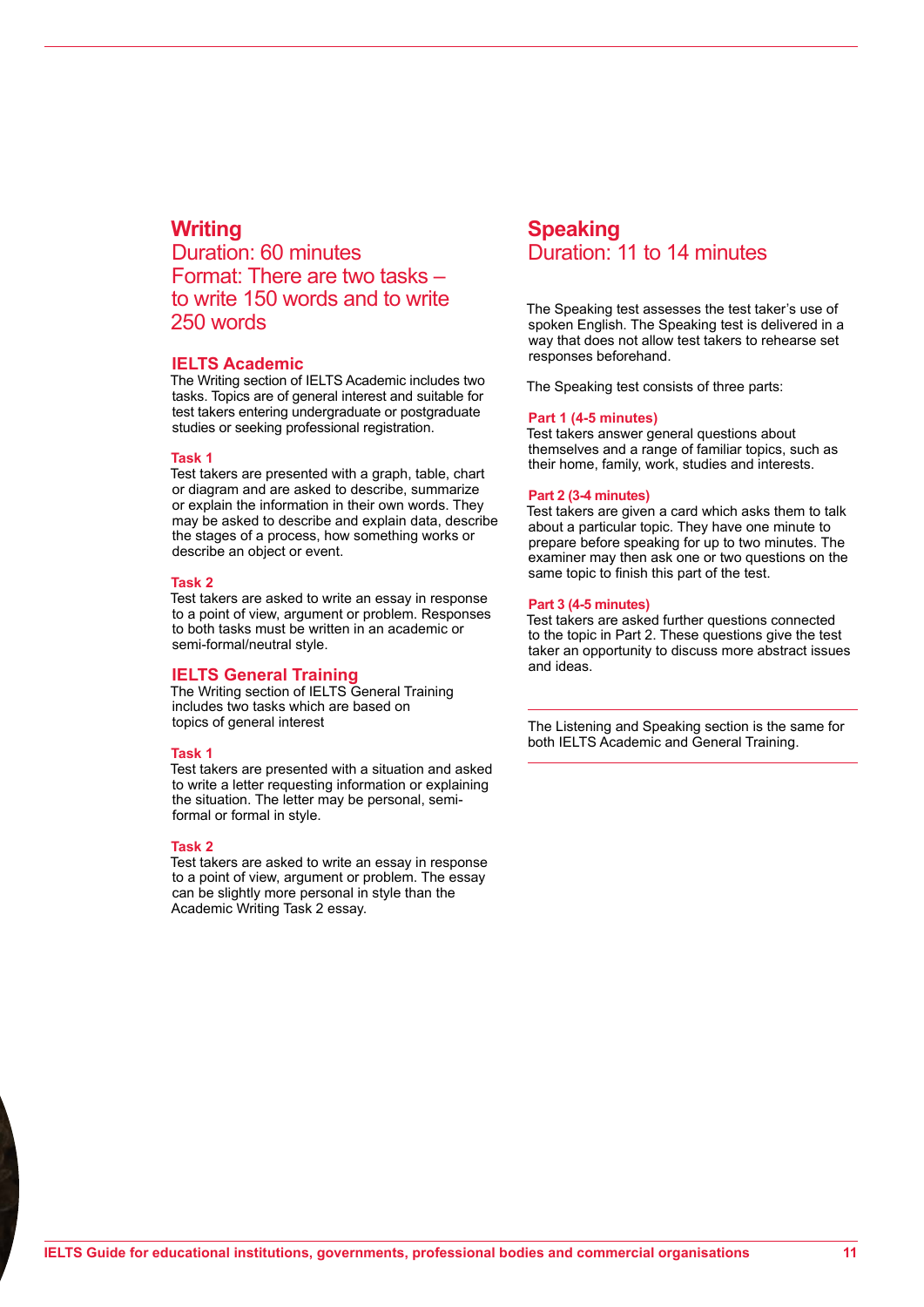# **IELTS 9-band scale**

There is no pass or fail in IELTS. Rather, all test results are reported on a clear 9-band scale (from 1, the lowest, to 9, the highest). The scale has remained consistent and acquired currency around the world over the past three decades.

Test takers receive an overall band score as well as individual scores for each test section (Listening, Reading, Writing and Speaking).

The IELTS test provides an accurate picture of a test taker's language skills at a certain point in time. Language ability diminishes over time if not actively maintained.

Read more about band scores, examiners, marking and assessment criteria at ielts.org/criteria

| 9 | <b>Expert user</b>               | Has fully operational command of the language: appropriate, accurate and<br>fluent with complete understanding.                                                                                                                         |
|---|----------------------------------|-----------------------------------------------------------------------------------------------------------------------------------------------------------------------------------------------------------------------------------------|
| 8 | Very good<br>user                | Has fully operational command of the language with only occasional<br>unsystematic inaccuracies and inappropriacies. Misunderstandings may<br>occur in unfamiliar situations. Handles complex detailed argumentation well.              |
| 7 | Good user                        | Has operational command of the language, though with occasional<br>inaccuracies, inappropriacies and misunderstandings in some situations.<br>Generally handles complex language well and understands detailed reasoning.               |
| 6 | <b>Competent user</b>            | Has generally effective command of the language despite some inaccuracies,<br>inappropriacies and misunderstandings. Can use and understand fairly complex<br>language, particularly in familiar situations.                            |
| 5 | <b>Modest user</b>               | Has partial command of the language, coping with overall meaning in most<br>situations, though is likely to make many mistakes. Should be able to handle<br>basic communication in own field.                                           |
| 4 | <b>Limited user</b>              | Basic competence is limited to familiar situations. Has frequent problems<br>in understanding and expression. Is not able to use complex language.                                                                                      |
| 3 | <b>Extremely</b><br>limited user | Conveys and understands only general meaning in very familiar situations.<br>Frequent breakdowns in communication occur.                                                                                                                |
| 2 | Intermittent user                | No real communication is possible except for the most basic information using<br>isolated words or short formulae in familiar situations and to meet immediate<br>needs. Has great difficulty understanding spoken and written English. |
|   | Non user                         | Essentially has no ability to use the language beyond possibly a few<br>isolated words.                                                                                                                                                 |
| 0 | Did not attempt<br>the test      | No assessable information provided.                                                                                                                                                                                                     |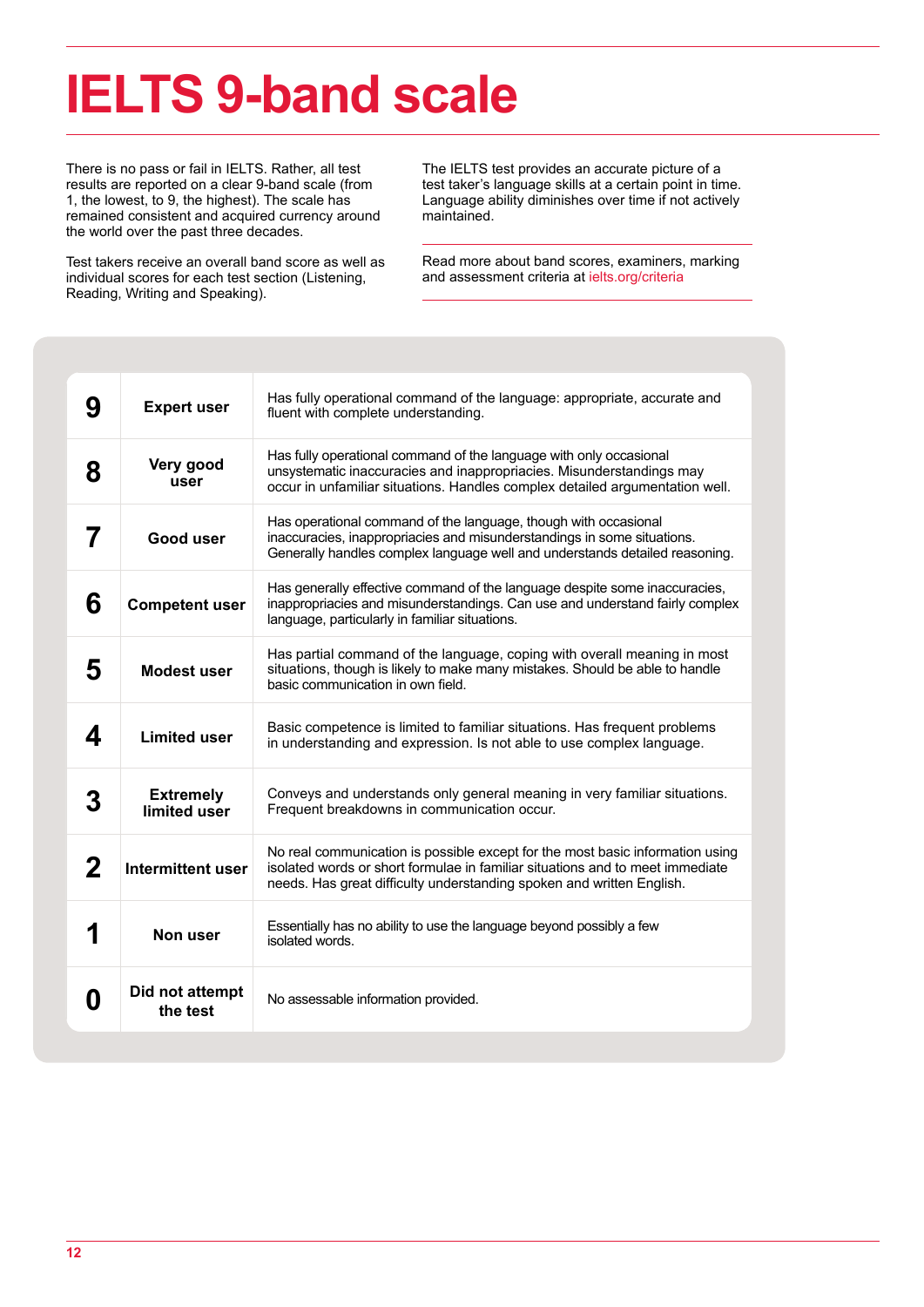## **IELTS test score guidance for educational institutions**

The level of English needed for a non-native speaker student to perform effectively varies by situation and institution. That is why each individual institution should set its own minimum IELTS score for applicants, depending on specific institutional and programme requirements.

*Read more about band score setting on page 6 of this brochure and at ielts.org/institutions*

**Please note:** The table below gives guidance on acceptable IELTS band scores for different courses. It should be noted, however, that many diverse variables can affect performance on courses, of which language ability is but one.

| <b>Band score</b> | Linguistically<br>demanding<br>academic<br><b>courses</b> | Linguistically<br>less demanding<br>academic<br><b>courses</b> | Linguistically<br>demanding<br>training<br>courses | Linguistically<br>less demanding<br>training<br>courses |
|-------------------|-----------------------------------------------------------|----------------------------------------------------------------|----------------------------------------------------|---------------------------------------------------------|
| $7.5 - 9.0$       | Acceptable                                                | Acceptable                                                     | Acceptable                                         | Acceptable                                              |
| 7.0               | Probably<br>acceptable                                    | Acceptable                                                     | Acceptable                                         | Acceptable                                              |
| 6.5               | English study<br>needed                                   | Probably<br>acceptable                                         | Acceptable                                         | Acceptable                                              |
| 6.0               | English study<br>needed                                   | English study<br>needed                                        | Probably<br>acceptable                             | Acceptable                                              |
| 5.5               | English study<br>needed                                   | English study<br>needed                                        | English study<br>needed                            | Probably<br>acceptable                                  |